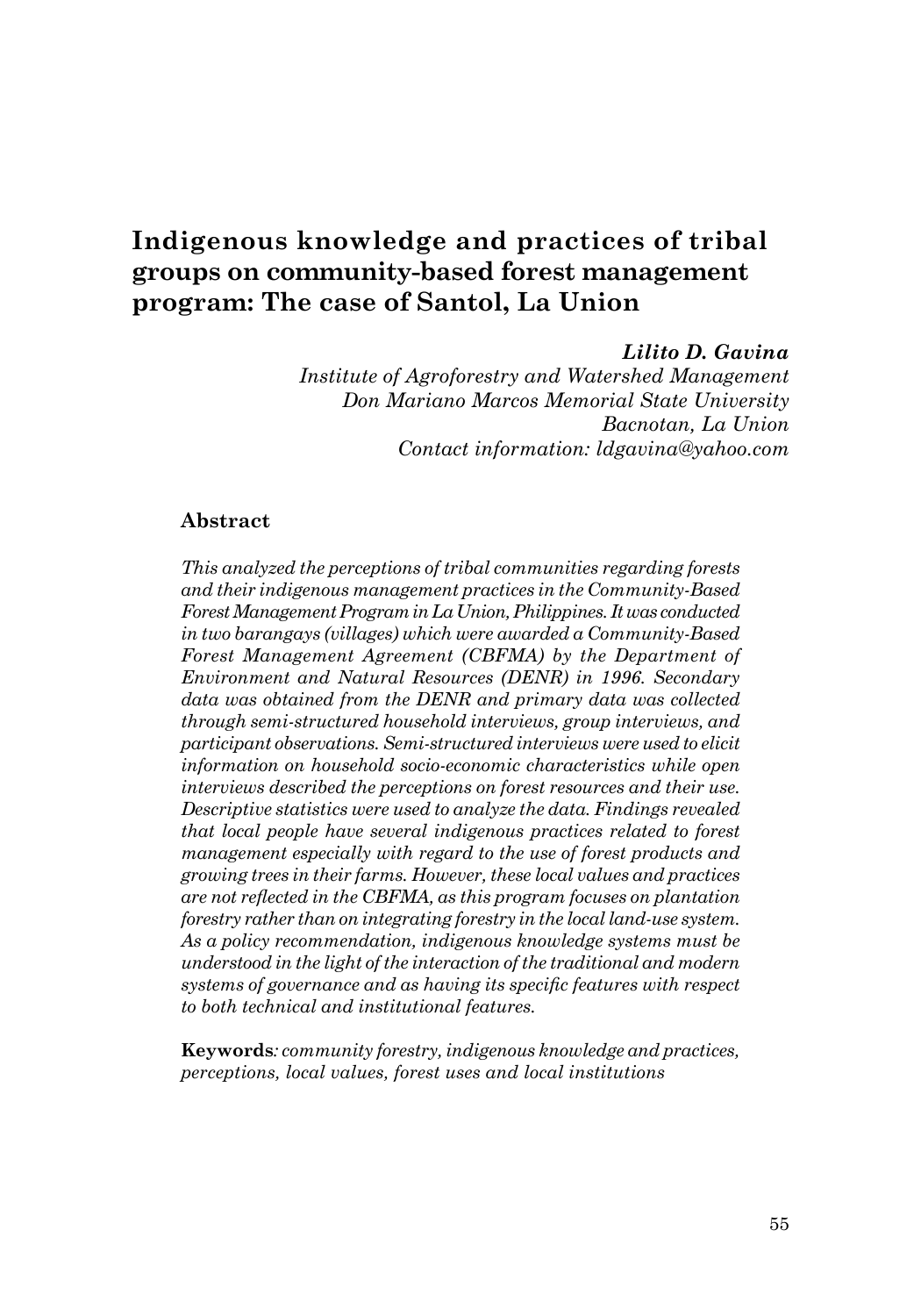### **Introduction**

Community-based natural resources management (CBNRM) has<br>evolved from experiences in wildlife conservation, development<br>of social forestry and scientific developments regarding<br>common property resources. GBNPM is concrelly evolved from experiences in wildlife conservation, development  $\mathcal{V}_{\text{of}}$  social forestry and scientific developments regarding common property resources. CBNRM is generally defined as the use and conservation of natural resources on the basis of control over, management of and use of natural resources by local communities with basic assumptions of sustainable resource conservation and improved socio-economic development (Wiersum, 2003).

In the Philippines, community-based resource management (CBRM) is a key factor in reversing the process of environmental degradation within the context of increasing human population exerting more pressure on dwindling resources. CBRM is broadly defined as a process whereby the people themselves are given the opportunity and responsibility to manage their own resources, define their needs, goals and aspirations, and to make decisions affecting their well-being (Sajise et al., 1999). It is inherently evolutionary, participatory and localespecific and considers the technical, socio-cultural, economic, political and environmental factors impinging upon a community. It stands in contrast to the traditional approach in resource management.

The shift to locally-based or user-based resource management started in the early 1970s with the irrigation sector, followed by the forestry sector in the early 1980s and fisheries and mining towards the early 1990s (Sajise et al., 1999). These shifts were not total devolution but leaned toward co-management where the state and the community, together with other stakeholders, share management responsibility of access, control and benefits on the use of these resources.

Since the late 1970s, several programs to stimulate community involvement in forest management have been undertaken regarding forestry (Figure 1). This approach was strengthened in 1996 through Presidential Executive Order No. 263 adapting the Community-Based Forestry Program (CBFMP) for sustainable forest management. CBFMP consolidates all existing government programs involving community-based resource management. Underlying CBFMP are the principles of social equity, sustainability and community participation in forest management and biodiversity conservation. The immediate task is to create and nurture an enabling environment in which people can manage their resources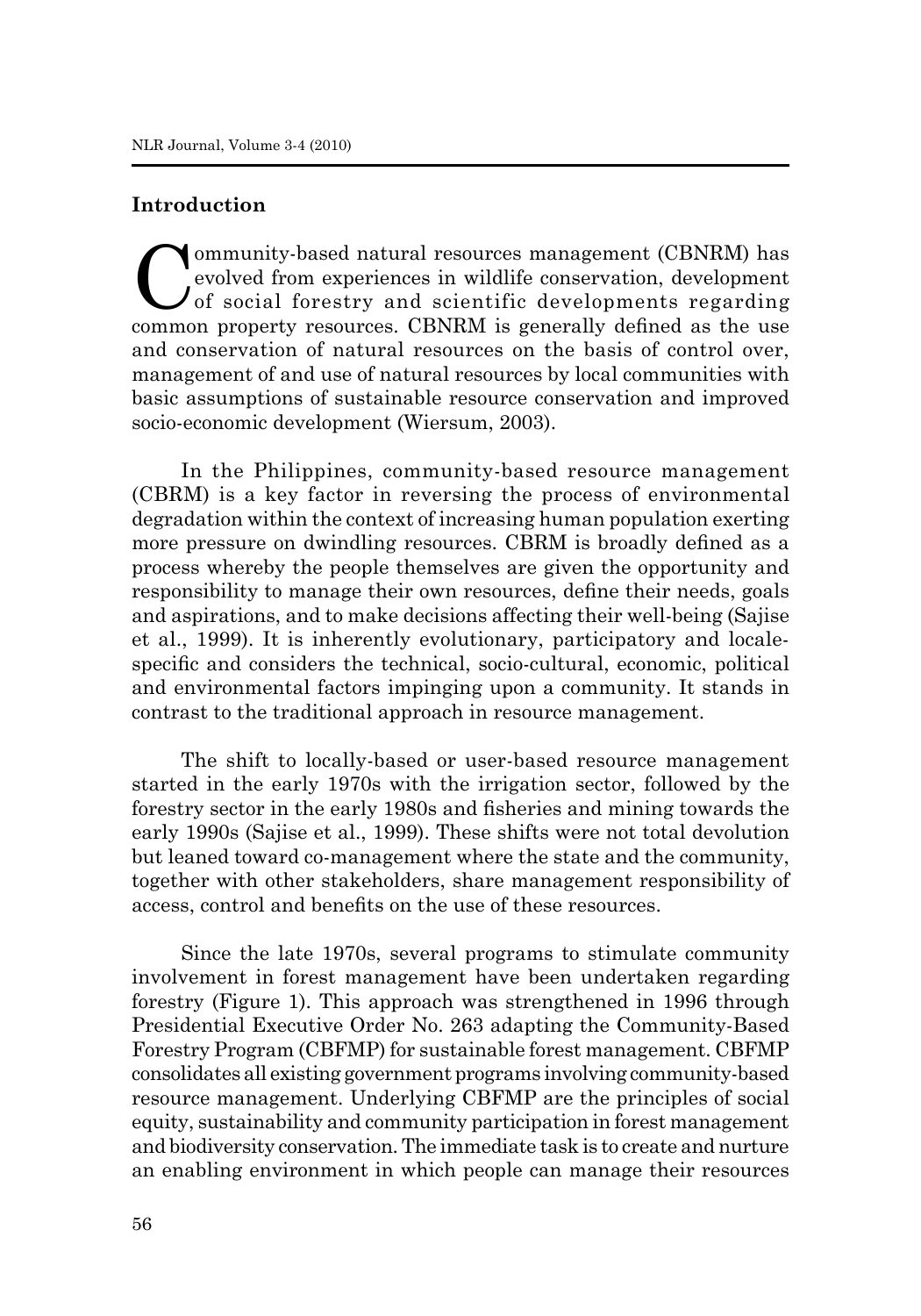in a sustained manner. As such community empowerment, integration of people-oriented forestry projects, deregulation, decentralization, and devolution are the key strategies for promoting CBFMP. In essence, the Philippines has moved from token participation to total involvement of communities in forest resource management by transforming the people from mere partners to managers.

|     |                             |     | FOM (Forest Occupancy Management)             |     |     |     |     |                                      |  |  |
|-----|-----------------------------|-----|-----------------------------------------------|-----|-----|-----|-----|--------------------------------------|--|--|
|     | CTF (Communal Tree Framing) |     |                                               |     |     |     |     |                                      |  |  |
|     |                             |     | FAR (Family Approach Reforestation)           |     |     |     |     |                                      |  |  |
|     |                             |     | ISFP (Integrated Social Forestry Program)     |     |     |     |     |                                      |  |  |
|     |                             |     | RRDP (Regional Resources Development Program) |     |     |     |     |                                      |  |  |
|     |                             |     | NFP (National Forestation Program)            |     |     |     |     |                                      |  |  |
|     |                             |     | CFP (Community Forestry Program)              |     |     |     |     |                                      |  |  |
|     |                             |     | <b>IRMP</b> (Integrated Resources             |     |     |     |     |                                      |  |  |
|     |                             |     | Management Prog.)                             |     |     |     |     |                                      |  |  |
|     |                             |     | RRMP (Regional Resources Management           |     |     |     |     |                                      |  |  |
|     |                             |     | $Prog.$ )                                     |     |     |     |     |                                      |  |  |
|     |                             |     |                                               |     |     |     |     | FSP (Forestry Stewardship Program)   |  |  |
|     |                             |     |                                               |     |     |     |     | CEP (Coastal Environmental           |  |  |
|     |                             |     |                                               |     |     |     |     | Program)                             |  |  |
|     |                             |     |                                               |     |     |     |     | NIPAS (National Integrated           |  |  |
|     |                             |     |                                               |     |     |     |     | Protected Area System)               |  |  |
|     |                             |     |                                               |     |     |     |     | <b>FLMP</b> (Forest Land Management) |  |  |
|     |                             |     |                                               |     |     |     |     | $Prog.$ )                            |  |  |
|     |                             |     |                                               |     |     |     |     | ADMP (Ancestral Domain Mgt.          |  |  |
|     |                             |     |                                               |     |     |     |     | Program)                             |  |  |
|     |                             |     |                                               |     |     |     |     | IFMA (Integrated Forest Mgt.         |  |  |
|     |                             |     |                                               |     |     |     |     | Agreement)                           |  |  |
|     |                             |     |                                               |     |     |     |     | CBFMP (Community-Based               |  |  |
|     |                             |     |                                               |     |     |     |     | <b>Forest Management</b>             |  |  |
|     |                             |     |                                               |     |     |     |     | Program)                             |  |  |
|     |                             |     |                                               |     |     |     |     |                                      |  |  |
|     |                             |     |                                               |     |     |     |     |                                      |  |  |
|     |                             |     |                                               |     |     |     |     |                                      |  |  |
|     |                             |     |                                               |     |     |     |     |                                      |  |  |
|     |                             |     |                                               |     |     |     |     |                                      |  |  |
|     |                             |     |                                               |     |     |     |     |                                      |  |  |
| '71 | 79                          | '79 | 32'                                           | 34' | 36' | '89 | '90 | '93<br>'96                           |  |  |

*Figure 1*. Evolution of Community-Based Forest Management Programs in the Philippines (Patterns of major policies and programs that led to the development of CBFM, adapted from DENR, 1996)

As a result of the experiences gained from the various social forestry projects in the Philippines, it is now recognized that local communities have, in many cases, developed their own indigenous forest management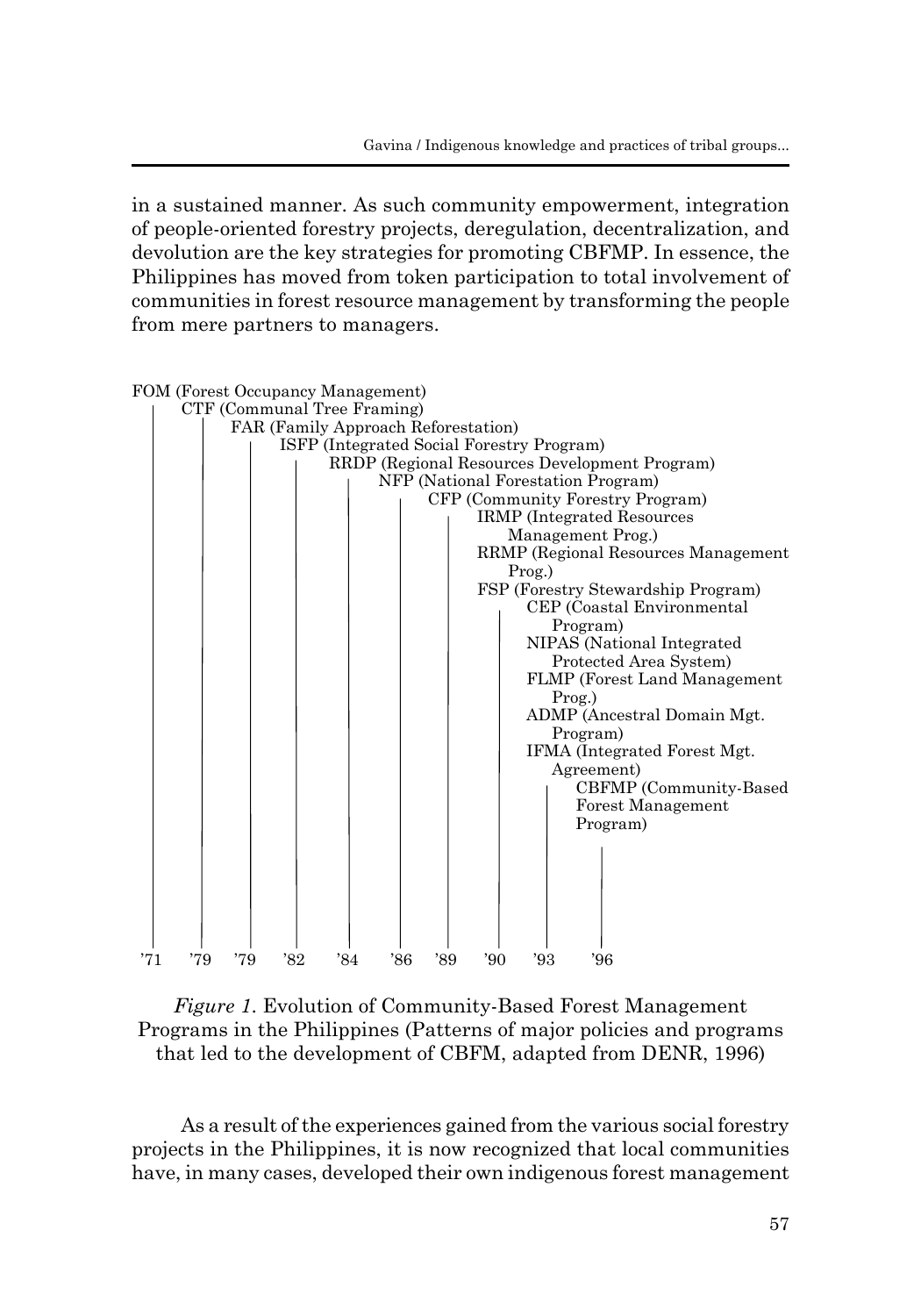practices. These practices may offer a good base to further stimulate community-based forest resource management (CBFRM).

It is now generally accepted that programs attempting to intensify forest management and conservation through community participation should try to incorporate indigenous knowledge and practices (Kajembe, 1994). To ignore people's knowledge is almost to ensure failure in development and such failures have been reported widely in literature (Warren, 1991; Salas, 1994; Kajembe, 1994).

Community forestry programs can be tailored to incorporate local people's perspectives, needs and aspirations. Existing community forest management practices reflect a great amount of indigenous knowledge and experiences with respect to the utilization and conservation of forest resources (Wiersum, 1996). These knowledge and practices can be very useful in improving the success of community-based forest management programs in developing countries like the Philippines.

With the implementation of Executive Order # 263 (Community-Based Forest Management Program) in 1996, the Philippine State acknowledges and supports the capacities of local communities and indigenous peoples to protect, rehabilitate, develop and manage forest lands. However, the success of most of the community-based forestry programs in relation to the role of indigenous knowledge and practices needs further assessment (Serra, personal communication)<sup>1</sup>. Given the utmost importance that indigenous knowledge and practices can contribute in the success of community-based forest management programs, it is imperative that detailed and site-specific study of the existing indigenous knowledge and practices has to be conducted.

It is along this line that this study aims to investigate the nature of indigenous knowledge and practices in community-based forest management program in La Union, Philippines. Especifically, it seeks to (a) analyze people's perceptions in terms of their local values and their role in their land use systems; and, (b) find out indigenous local practices related to forest management, and how these are integrated into the community-based forest management program.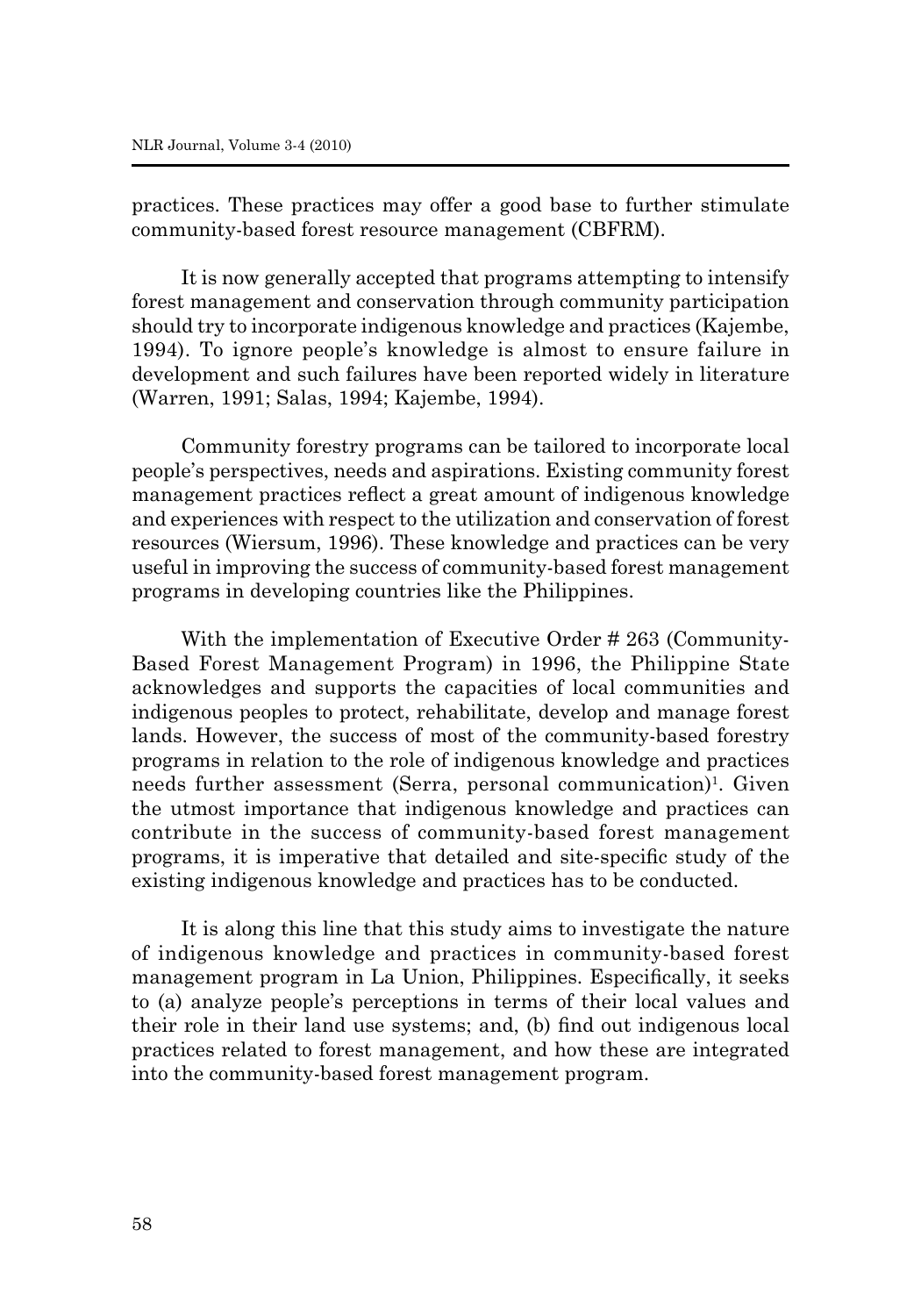### **Methodology**

The main criterion considered in selecting the study site is inclusion in the Community-Based Forest Management Program (CBFMP) of the DENR and recognition by the National Commission for Indigenous Peoples (NCIP) as a cultural/tribal community. The municipality of Santol (Figure 2) was chosen for the study because it is a site of the CBFMP of the DENR. The project is operating in two barangays (villages) namely, Lettac Sur and Ramot.

Within each of the two villages, 35 households were selected at random as respondents. This was accomplished by making a numbered list of all 271 households in the two villages. With a sampling size of 13%, 70 households served as the unit of analysis of data collection, with 35 respondents representing each barangay in the interviews.

The study relied on both secondary and primary data. The former mainly consists of the study of relevant documents such as project reports, annual reports, progress reports and case study reports of the DENR specifically from the provincial and municipal offices. Primary data collection relied on empirical research based on the combination of the following data collection techniques: semi-structured interviews and open group interviews and participant observation. A questionnaire with both open-ended and closed questions was used for the interview. In addition to informal interviews, open-ended interviews were held with groups to elicit background information as well as specific information on forest resources and their uses. Participant observation was used to enable the researcher to form part of the situation under study. This type of observation was useful in crosschecking the data generated by other methods of collection.

The content of the interviews was coded following a simple coding scheme and then tabulated afterwards. Mostly descriptive statistics was used in the analysis. As the data indicated that the two barangays chosen did not differ with respect to forest-related practices, the two barangays were treated as one case in the study. Therefore, further analysis focused on social stratification only.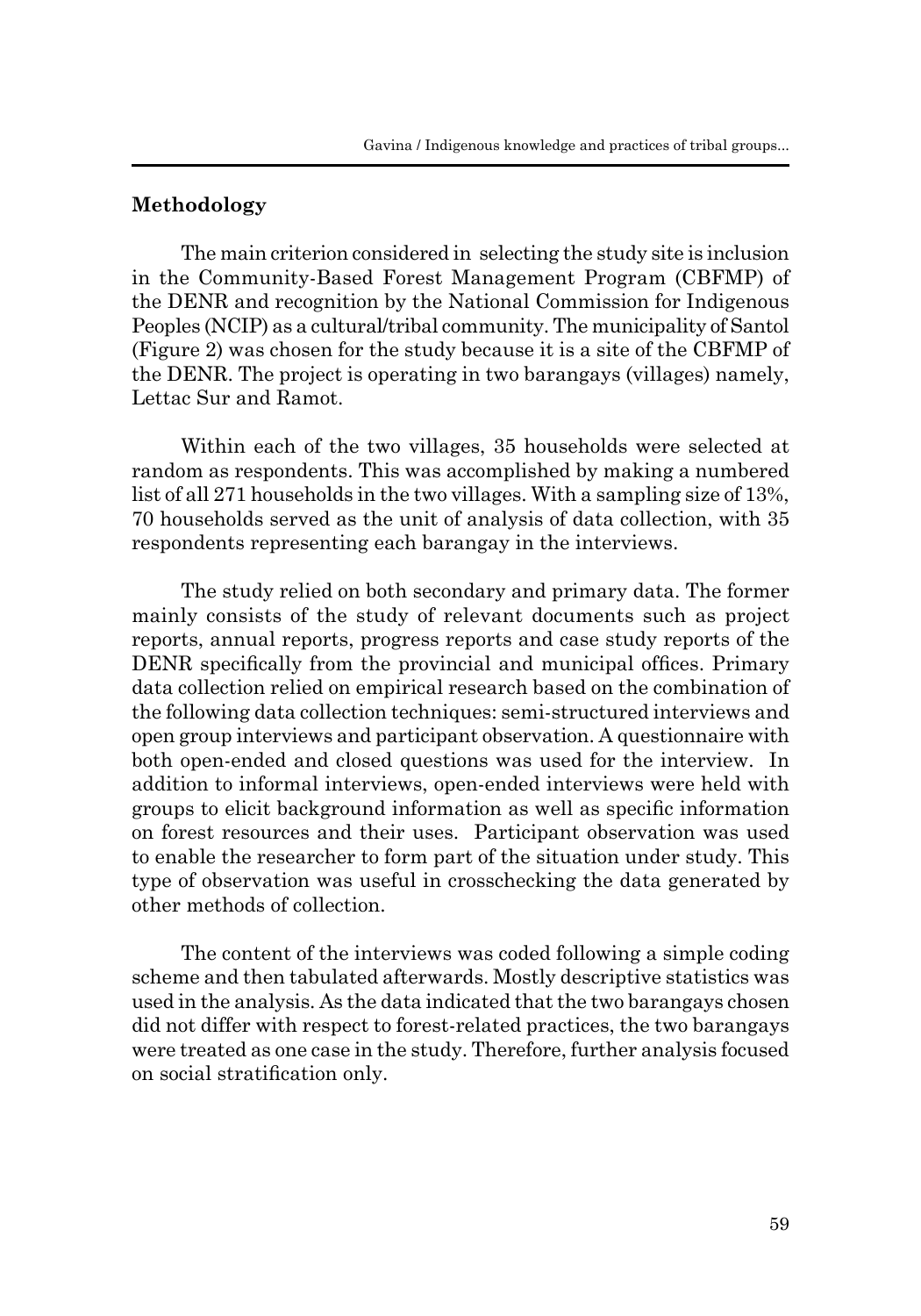### **Findings**

### *Livelihood & landholding types*

Five categories of livelihood sources were identified in the study areas, namely: staple crop production, non-staple crop production, forest products, livestock production and off farm activities. Staple crop production is the dominant source of livelihood among the households in the two barangays, with rice as the major staple cereal crop grown.

There are four categories of landholding, namely: *talon* (wetland), *bangkag* (dryland), *uma* (swidden), and *bakir* (forest). Forest ownership is claimed to be private, even if the forests are located on the public forestlands. Staple crop production is usually located in wetland and swidden, non-staple crop production in dryland and swidden, forest products collection in forest, livestock in dryland and off-farm activities such as renting carabao (water buffalo) for transport, or working as a carpenter.

About 30% of the lands are under public forest while 40 of the respondents are claiming lands within the forestlands. Only the forest plantation maintained under the CBFM agreement is commonly owned. The area covered by the CBFM agreement is 416 hectares, of which 223 hectares are already planted with timber trees like narra, mahogany and yemane.

#### *Local values regarding forest resources*

There are five categories of values described, namely: production value, protection value, microclimate value, security value and spiritual value (Table 1). 100% of the respondents revealed that they value the forest in terms of its productive and protective functions. The productive values include source of major and minor forest products while the protective values include soil and water conservation and protecting local irrigation sources and canals.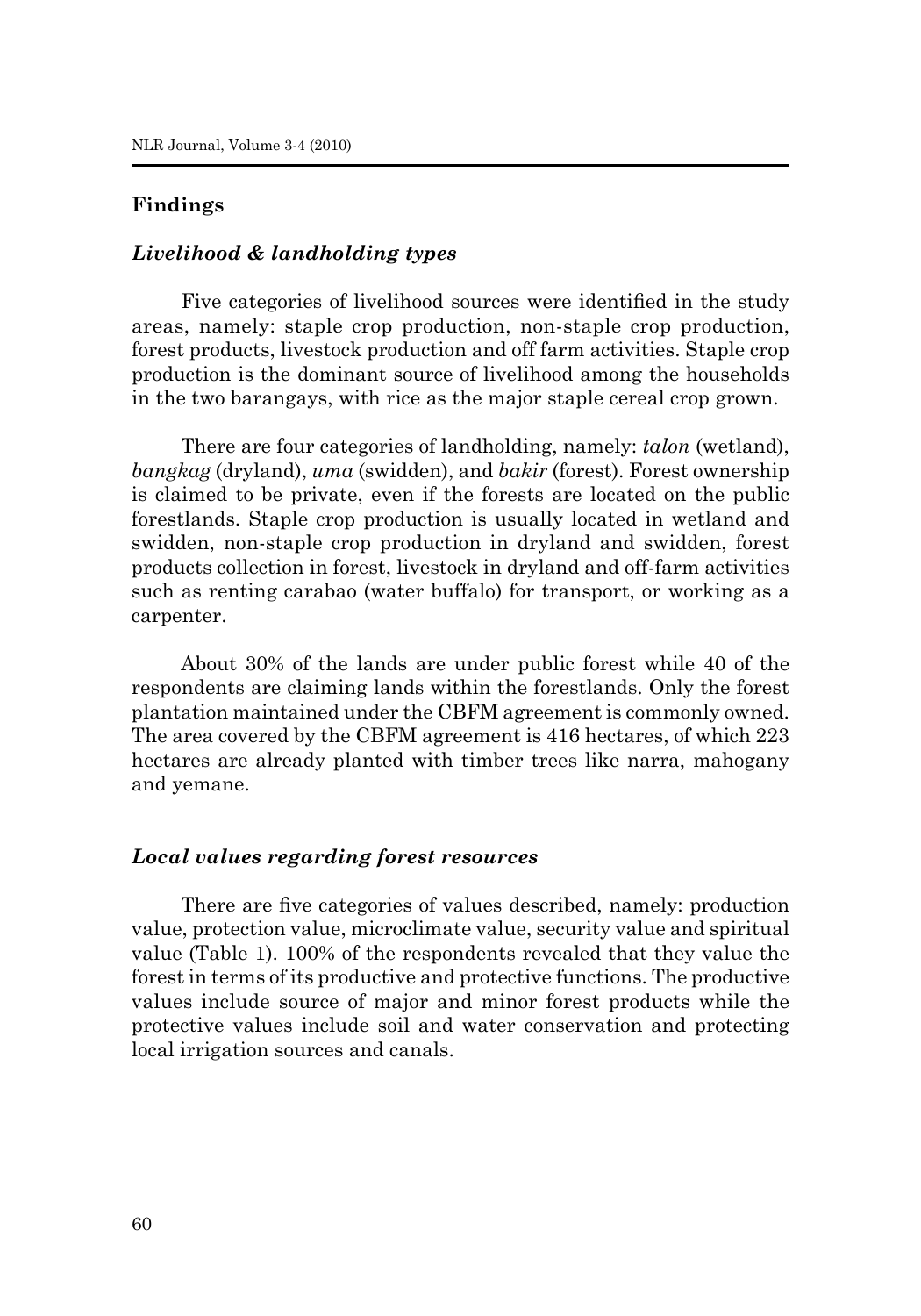## *Role of forest in local farming system*

The farmers gave varied answers when asked about the role of the forest in their farming system (Table 2). 90% of the respondents perceived that an important role of the forest is the conservation of soil and water. 80% mentioned that the forest's role is the stabilization of terraces. In sloping lands under swidden cultivation, trees planted along the contours facilitate the formation of natural terraces. 60% responded that the role of the forest is for shade/weed control during fallowing of swidden plots. Figure 3 presents a diagram showing the roles of the forest in farming system. The diagram illustrates how the forest provides different functions to various forms of land use like wetland, dryland and swidden farms.

#### *Role of forests in the collection of products*

The various products collected from the forest are presented in Table 3. These products are sources of livelihood of local people which contribute either subsistence needs or much-needed income for survival. Timber, being the major product derived in the forest, obtained 83% from the household response. Timber species like mahogany and narra are used traditionally in constructing houses and shelters for livestock. Fodder collection is mentioned as forest products by 72% of the respondents. Fodder leaves and fruits are usually fed to livestock on a "cut and carry" system. About 76% of the respondents collect non-timber forest products (NTFP) such as bamboo, vines, medicinal plants and wild animals. Almost all products are locally consumed. Only wild mushrooms are sold seasonally.

### *Local management practices*

### *Controlled utilization practices*

According to local regulations, all members of the community have the right to extract trees for their household use from what are considered as private forest plot. Extracting trees to be sold, however, is strictly prohibited. Likewise, residents of other barangays are not allowed to extract trees unless they are originally from Lettac Sur and Ramot.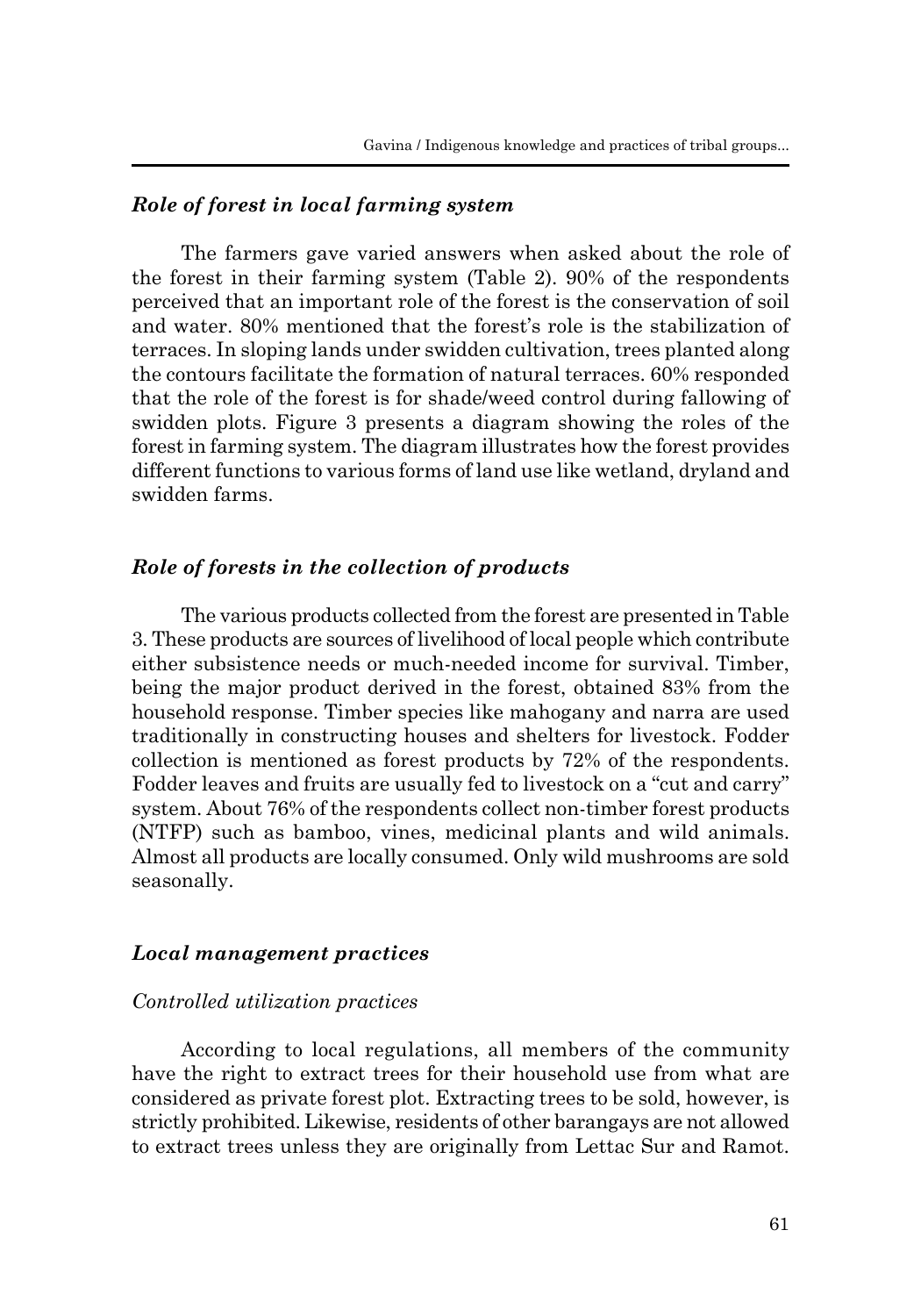There are no regulations governing resource use of the forest particularly the volume or species of trees that can be harvested.

 The right to cut and sell trees is exclusive to the owner. However, the use of private forest is not limited to the owner. Non-owners are also allowed to use forests as long as they do not cut trees. A common extraction permitted to non-owners is collecting firewood from branches of dead/felled logs.

#### *Protection/maintenance practices*

Many of the protection/maintenance practices described are also a means of controlled collection of products from the trees in the forest, dryland, and swidden. Pruning or removal of branches from the trees is sometimes done to achieve two objectives: to shape the tree and to obtain firewood at the same time. Likewise, farmers revealed that pruning of the trees located in field boundaries, especially those that are cropped, minimizes the intensity of shading on the crops.

Some fruit trees that are naturally growing in the forest, notably mango which has spread into the forest, are traditionally "smoked" by farmers to initiate flower formation. This is done by burning forest litter under a matured mango tree where the smoke reaches the canopy/ crown of the tree. For fodder trees, like *kakawate* and *ipil-ipil*, lopping is the most common technique to facilitate fodder development. The harvested fodder supplements the feed requirements of livestock when forage grasses are not available especially during dry season. Tending operations such as mulching, soil work and weeding are mentioned as important especially in the initial stages of tree seedling establishment. Soil work usually involves cultivation around the seedling and the farmers believed that this practice facilitates "aeration." Weeds removed are "mulched" around the base of seedling/saplings to conserve moisture and also prevent the soil from being heated under the sun. Farm manure from livestock are used as fertilizer for young fruit and forest trees.

#### *Regeneration activities*

Tree regeneration practices are important to ensure the sustainability of tree use activities in the dryland, swidden and forest. Farmers used three major methods for regenerating trees, namely: seeds, wildlings and assisted natural regeneration. Assisted natural regeneration is based on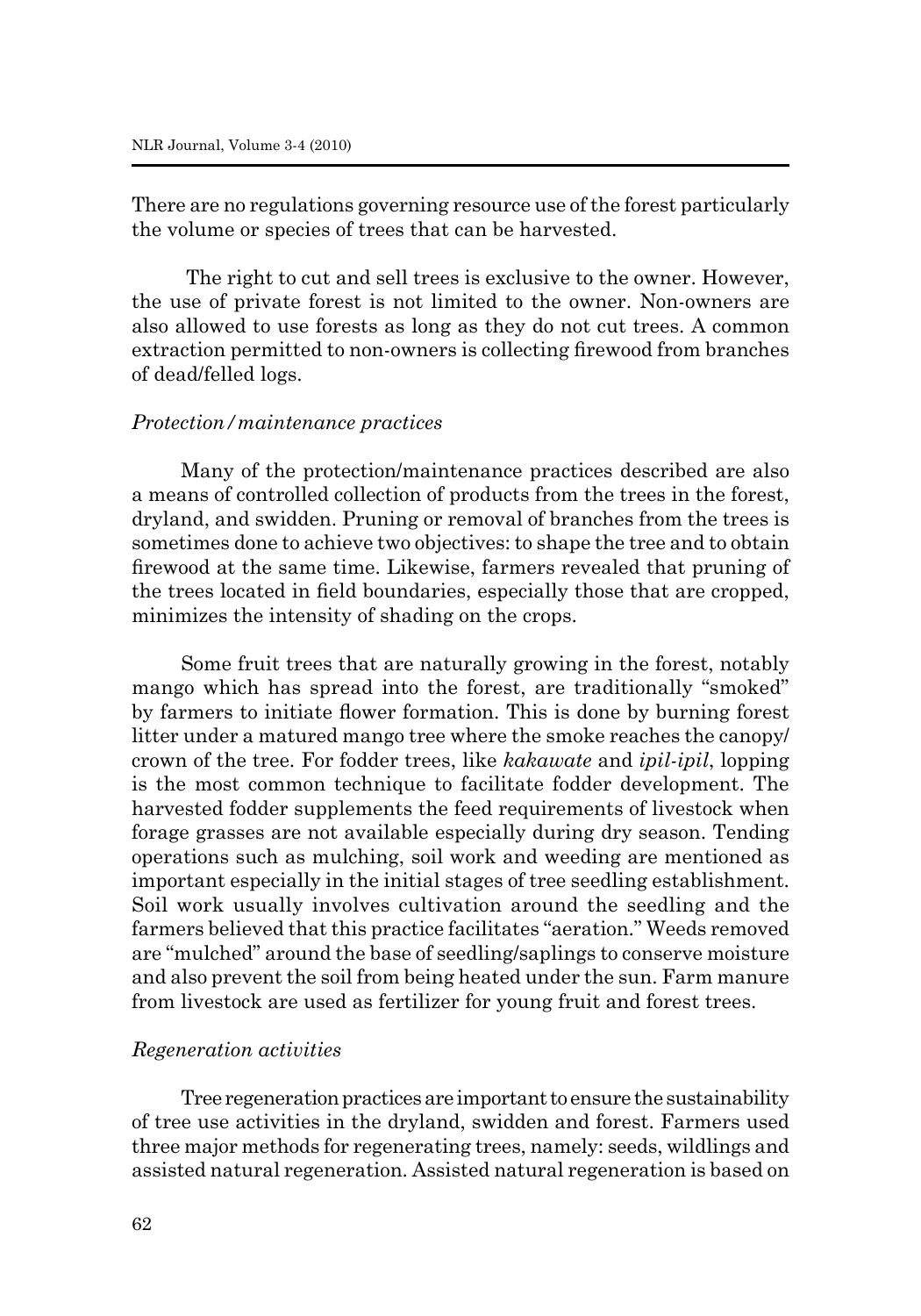the ecological principle of plant succession where the basic concept lies in protecting and nurturing tree seedlings and saplings already existing in the site. Assisting the natural regeneration of the site was done by enrichment, i.e., planting of commercial tree species like narra, mahogany and yemane. Farmers collect seeds from mature trees that are healthy and prolific-seeder. Before sowing the seed, viability test is conducted by placing the seeds in a container of water where the seeds that submerge in water are the only ones considered for sowing. Germinated seeds are transplanted to bolo (bamboo species) pots and tended for about five months in the nursery before they are planted in the field. Wildlings are seedlings that naturally grow on the forest floor. To supplement the seedling stock raised in the nursery, wildlings are collected and initially planted in transplant beds. Recovered wildlings are then transferred to potting medium made from banana trunks. Farmers also regenerate their forestlands through assisted natural regeneration. The objective of this practice is to liberate the broad-leafed species from competitors, encourage their growth and therefore facilitate their domination over the site. The various local management practices are not performed in all land use zones. Table 4 summarizes which practices are carried out in which land use zones.

## *The Community-based Forest Management Program and the Community-based Foresty Management Agreement*

There are non-formal institutions that assume an important role in forest conservation. These include *amuyong* (voluntary labor exchange) which is similar to the *bayanihan* concept elsewhere in the country. Planting and harvesting crops, for example, is a cooperative undertaking within the community. It is common for two teams of *amuyong* groups to work within a plot in one day.

Formal institutions are also at work. The Barangay Development Council (BDC) is present in the two barangays. This is an association organized by the National Commission for Indigenous Peoples for tribal communities, with respective officers and members headed by a tribal chieftain and supported by elderly Advisers.

In addition to the BDC, a Tribal Forest Development and Management Cooperative, Inc. (TFDMCI) also exists. TFDMCI is a peoples' organization with a total membership of 93 organized by Ilocana Cooperative Development Foundation, Inc., an NGO, in 1995.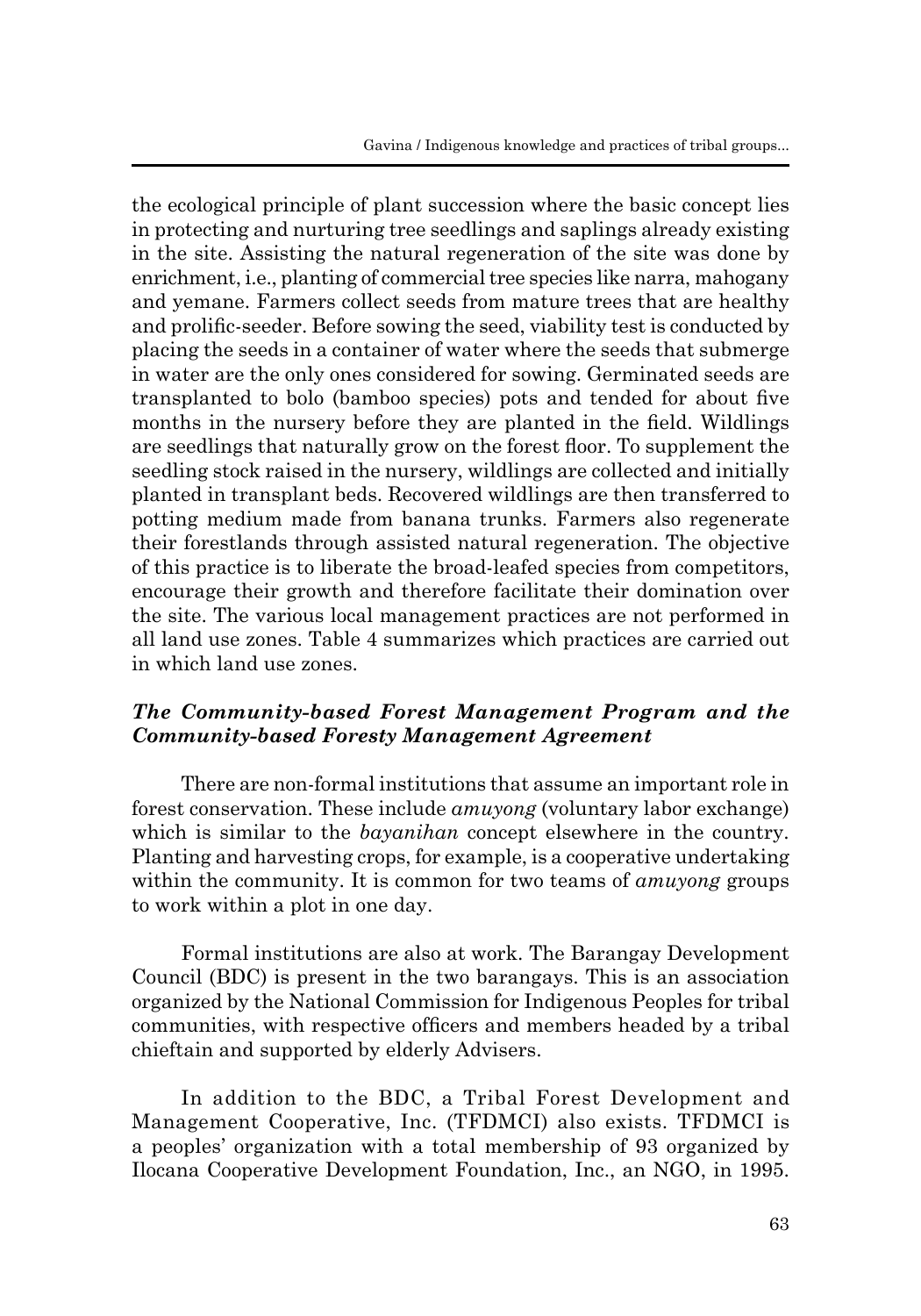The establishment of the TFDMCI in the study sites has undergone "rough sailing" before it was finally approved in 1996. The approval of the TFDMCI paved the way for its granting of a Community-based Forest Management Agreement (CBFMA) with the DENR to manage 416 hectares of public forestlands. TFDMCI is government-assigned/selected peoples' organization which is comprised of a board of directors, general manager and project divisions. The organization is registered with the government and recognized as a recipient of the government support. A sizeable portion of the public forestlands is leased to the organization for it to manage. The perceived conflict between the barangay captain and the cooperative head resulted eventually in the "dormancy" of the cooperative association. Although the association was instrumental in the initial success of the CBFMP, the maintenance of forest plantations was neglected for the past two years. Negotiations are ongoing to revive the association to maintain existing plantations with the guidance and support of the BDC, tribal leaders and the Community Environment and Natural Resources Office.

In turn, the CBFMA is a production sharing agreement entered into between a community and the government to develop, utilize, manage, and conserve a specific portion of the forest land, consistent with the principles of sustainable development and pursuant to a Community Resource Management Framework (CRMF). This agreement shall have a term of 25 years and be eligible for renewal thereafter for an additional 25 years subject to compliance by the CBFMA holder with the terms of this agreement and other pertinent laws, rules and regulations.

However, group respondents from the staff of the DENR's district, provincial and regional offices, revealed that local values and practices are not reflected in the CBFM Agreement. A CBFMP Specialist mentioned that local values and practices are more spelled out in the vision, mission, goals and objectives of the PO's CRMF. CRMF is a document defining the terms and procedures for access to be consistent with the overall management strategy of the entire watershed area where the CBFMP area is located. It is formulated by the community with the assistance of the PO and the DENR, local government unit and/or private entities. Based from the scrutiny done on the CRMF of the TFDMCI, local values and practices are not explicitly stipulated. It only states in one of the CRMF's specific objectives that development, maintenance and protection of CBFMA areas will be done with use of sustainable and modern technologies. In fact, the CBFMA only refers to the management of the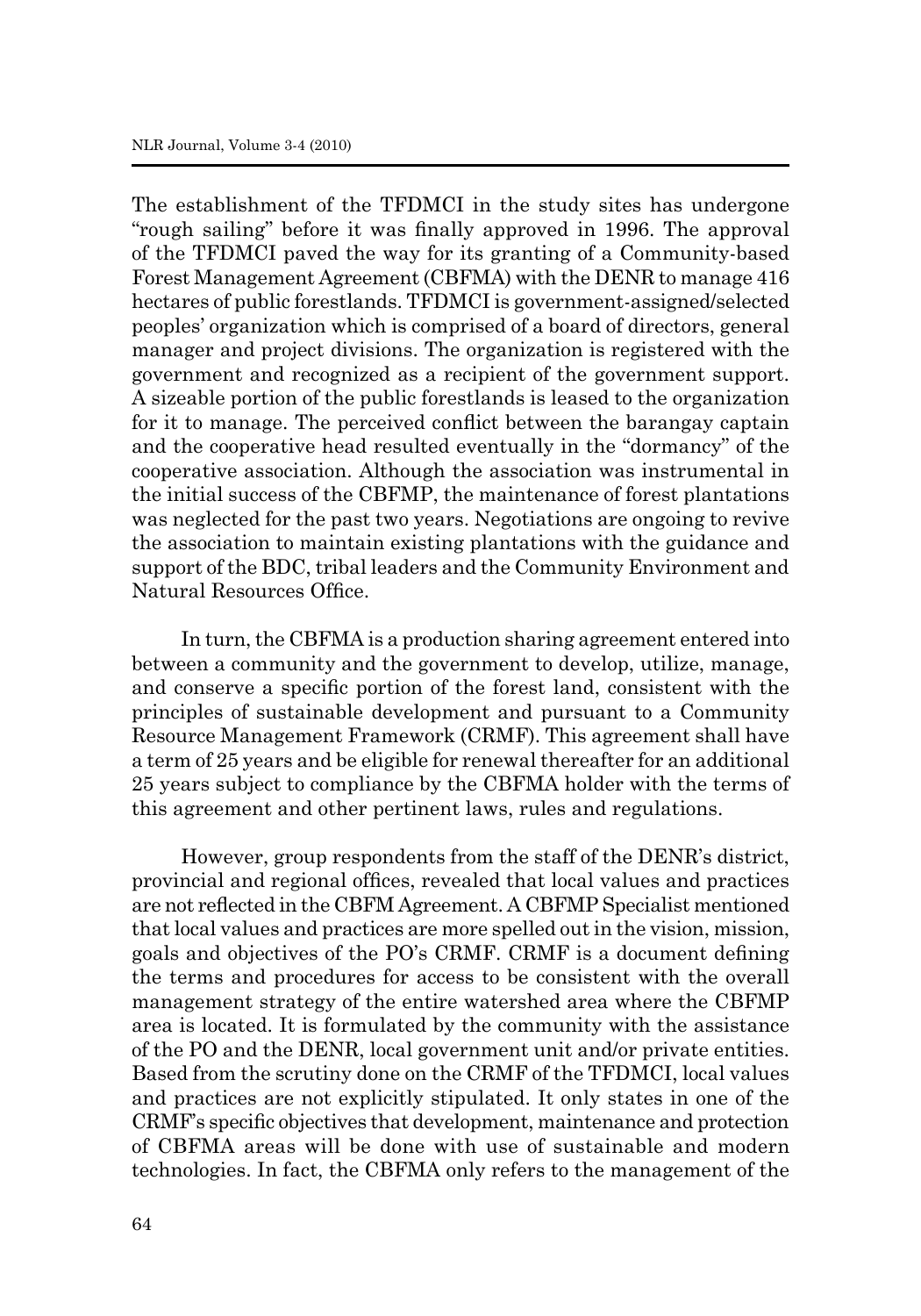public lands leased to the TFDMCI and is based on a model of plantation establishment.

## **Conclusion**

The people in the study area have several values and practices related to forest management especially with regard to the controlled use of forest products, protecting the forests, and stimulating their regeneration in various land use zones. They also recognized different values of the forest and forest products and their role in the farming system. Traditionally-managed lands are classified into *talon* (wetland), *uma* (swidden), *bangkag* (dryland) and *bakir* (forest). Trees play a role not only in the bakir but also in the uma as well as *bangkag* (forested field boundaries).

While there are no independent local organization for communitybased forest management anymore in the area, several informal local regulations still exist. As a result of Philippine policy on public administration and forestry development, the area is incorporated in the state bureaucratic system, including forest management. At this level, efforts have been undertaken to establish interfaces between the official and tribal institutions by establishing the TFDMCI. This organization uses some of the traditional social arrangements.

Indigenous forest management practices persist alongside the traditional decision-making structures, which are still in addition to the introduced structure of the outside agencies. Such reality and dynamic is similarly reported among the Kanakanays and Bontocs in the Cordillera region (Reyes-Boquiren, 1998). However, it is evident that local values and practices are not reflected in the CBFM Agreement. Although such values and practices are in principle accepted as one of the guiding principles of forest development, no clear idea seems to exist yet on how to implement such principles. The CBFMA is still based on a traditional plantation forestry approach and does not recognize the roles of forests in the integrated land use system.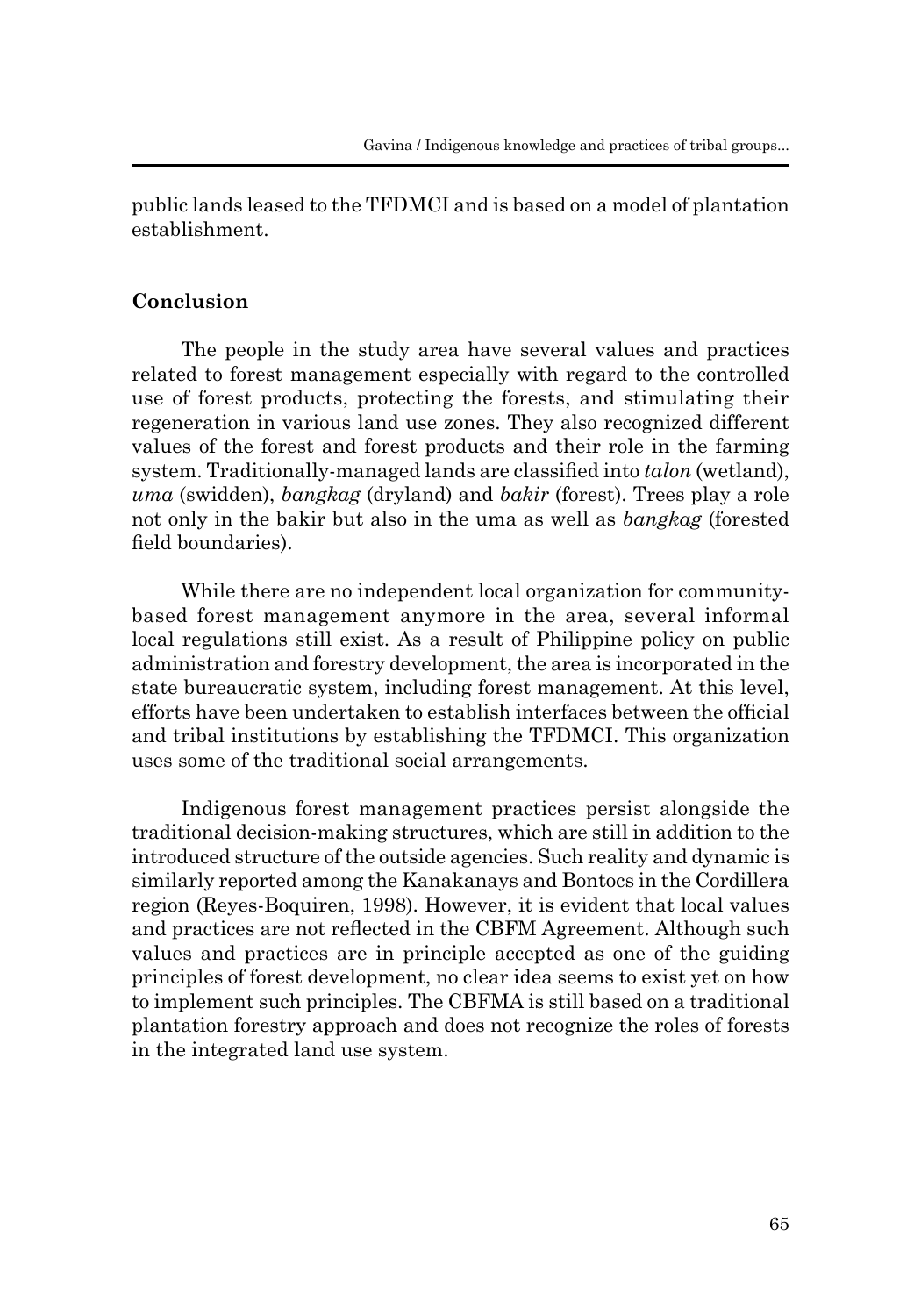#### **Notes**

1 Serra, S.S. is the Project Leader of the Community-Based Forest Management Program of the DENR in La Union.

#### **References**

- DENR, 1996. Rules and regulations for the implementation of E.O. # 263: Community Based Forest Management program. Department of Environment and Natural Resources, Quezon City, Philippines.
- Haverkort, B. 2005. Agricultural development with a focus on local resources. ILEA's view on indigenous knowledge. In Warren, D.M., L.J.
- Heyd, T. 1995. Indigenous knowledge: emancipation and alienation. Knowledge and Policy 8(1): 63-73.
- IIRR, 1996. Manual for recording and using indigenous knowledge. International Institute for Rural Reconstruction, Cavite, Philippines.
- Kajembe, J.C. 1994. Indigenous management systems as a basis for community forestry in Tanzania. Tropical Resources Management Paper #6. Wageningen University, The Netherlands
- Sajise, P.E., Fellizar, F.P., and Saguiguit. G.C. 1999. The road to communitybased resource management in the Philippines: Entries, bends, tolls and dead ends. Proclamation on International Workshop organization by CVPED and Plan Int'l Phils
- Salas, M.A. 1994. The technicians only believe in science and cannot read the sky: The cultural dimension of knowledge conflict in the Andes. In Scoones and Thompson (eds). Beyond farmer first: rural people's knowledge, agricultural research and extension practice. Intermediate Technology Publications:London, UK.
- Serra, S.S. 2003. Personal communication. Project Leader. Community-Based Forest Management Program. DENR, La Union, Philippines
- Warren, D.M. 1991. Using indigenous knowledge in agricultural development. World Bank Discussion paper # 127. World Bank, Washington, D.C., U.S.A.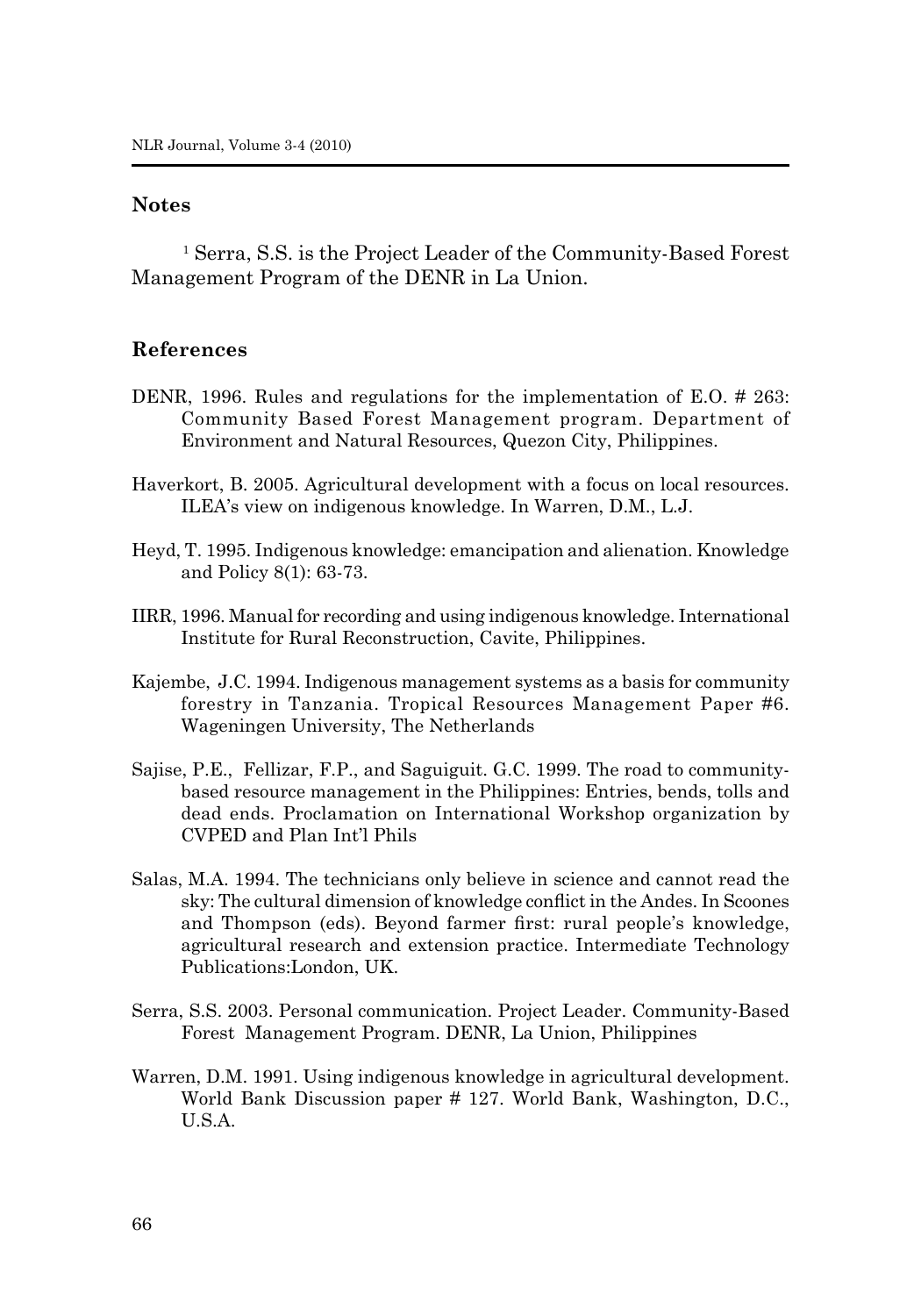- Wiersum, K.F. 1996. Community forestry and rural development. Lecture notes. Wageningen University, The Netherlands.
- Wiersum, K.F. 2003. Community-based conservation and rural development. Lecture Notes. 4th period. Wageningen University and Research Centre, Netherlands.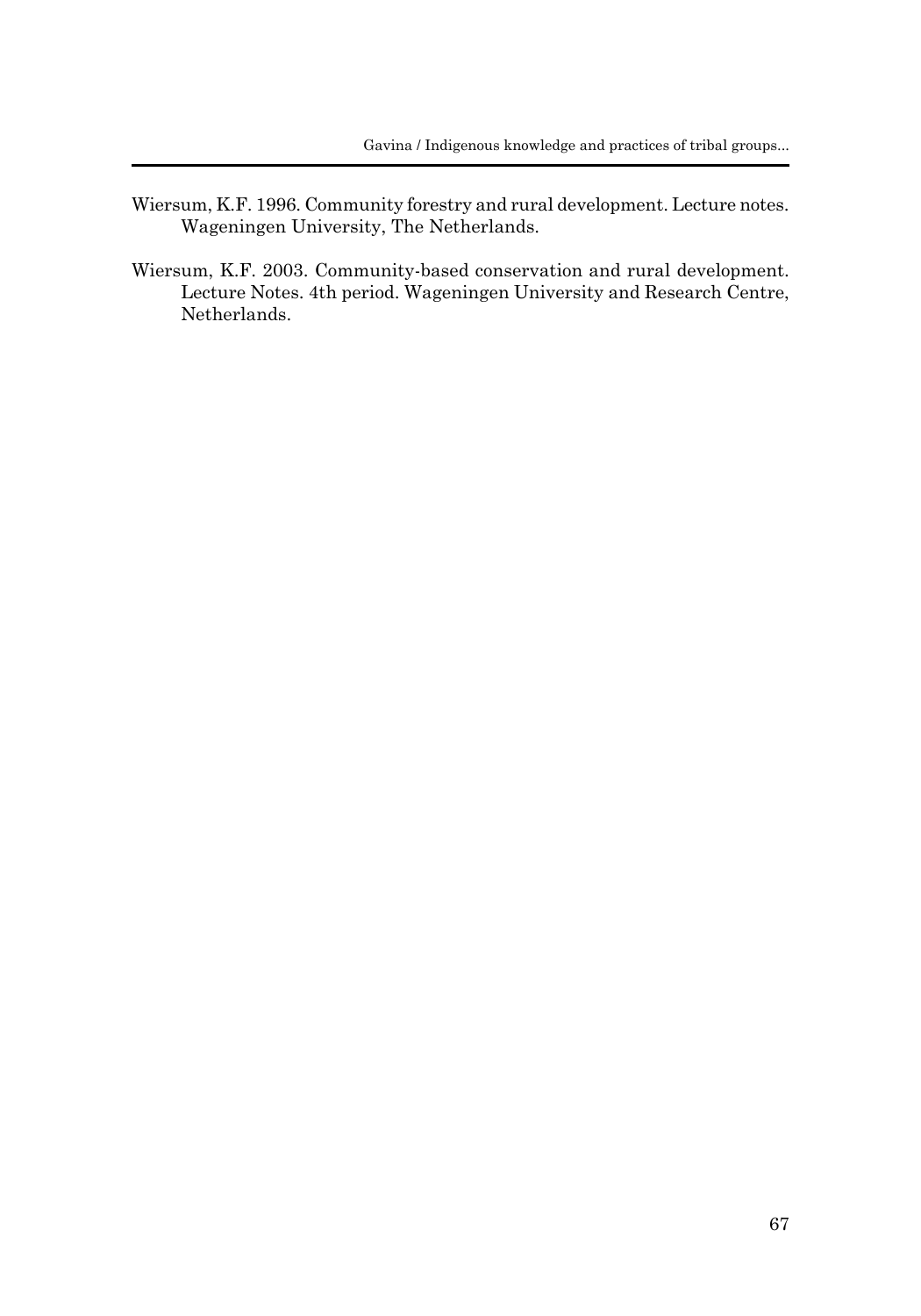### **Annexes**



(source: www.nationmaster.com)

*Figure 2*. Location of the study area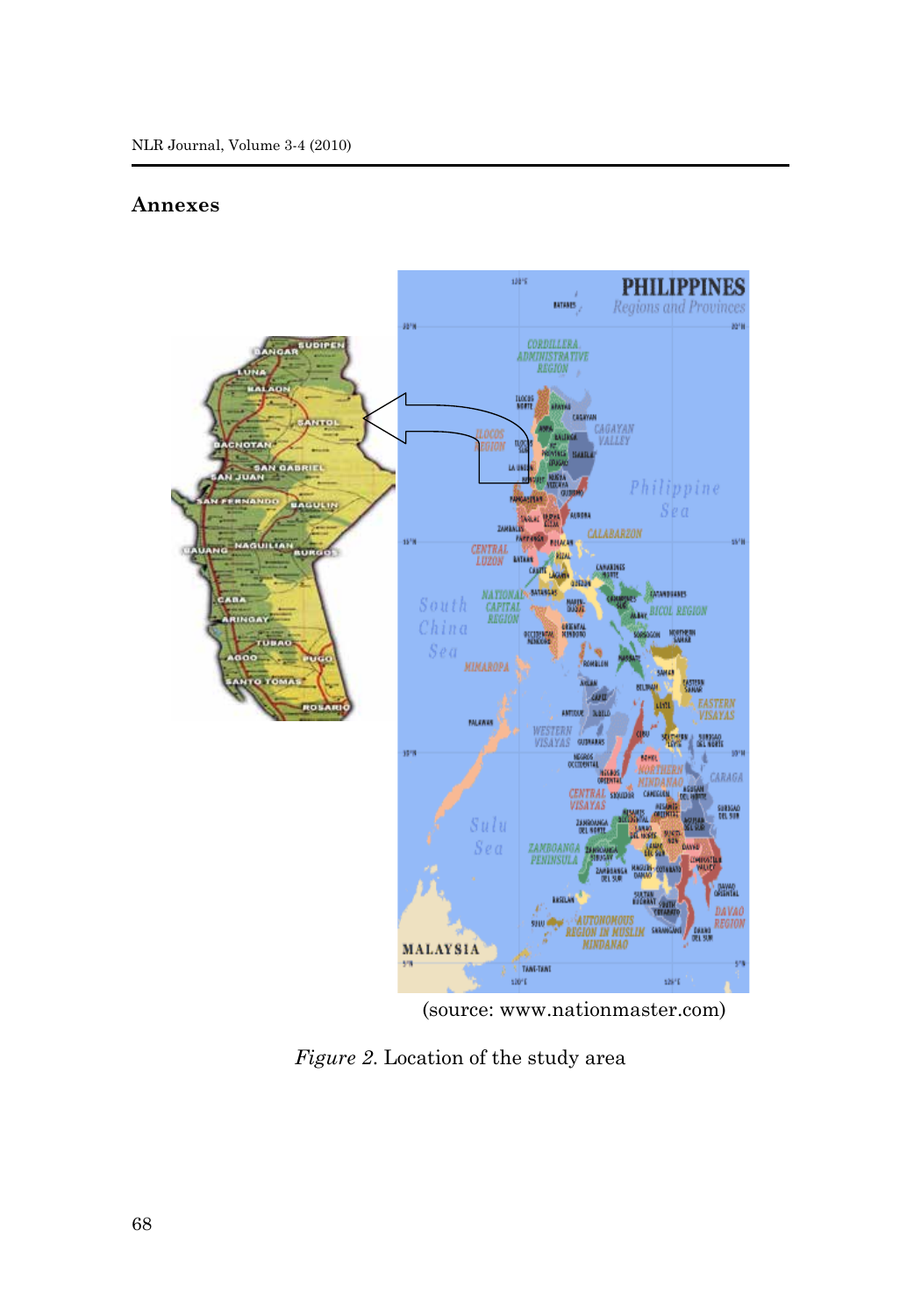

*Figure 3*. Diagram of the perception of the role of forest in farming system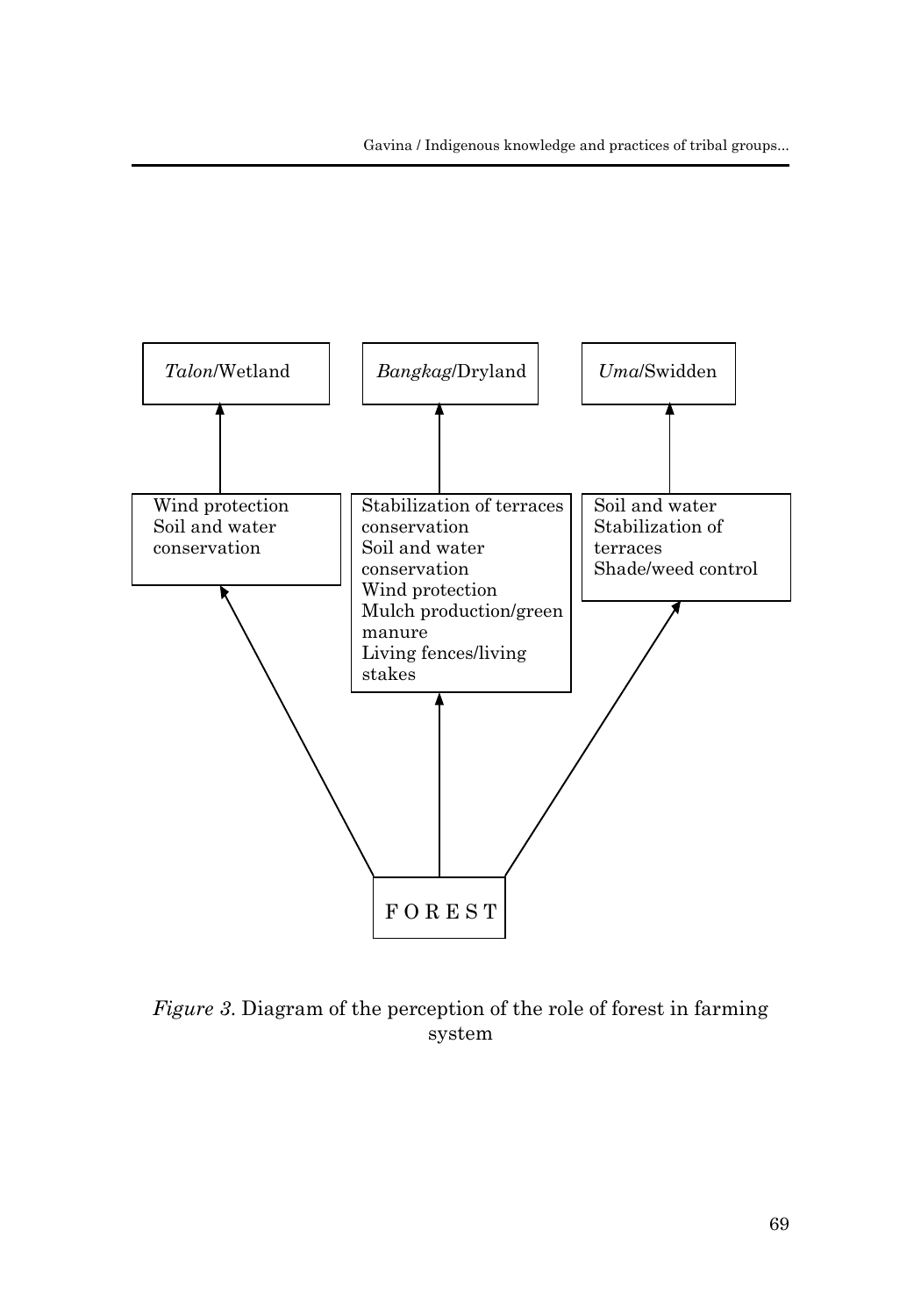| Category                | % of responses |
|-------------------------|----------------|
| <b>Production value</b> | 100%           |
| Protection value        | 100%           |
| Microclimate value      | 50%            |
| Spiritual value         | 24%            |
| Security value          | 12%            |

## *Table 1*. Local values regarding forest

*Table 2*. Role of forest in farming system

| Role of forest                    | % of responses |
|-----------------------------------|----------------|
| Soil and water conservation (SWC) | 90%            |
| Stabilization of terraces         | 80%            |
| Shade/weed control                | 60%            |
| Wind protection                   | 72%            |
| Mulch production/green manure     | 63%            |
| Live fences/living stakes         | 54%            |

## *Table 3*. Products derived from the forest

| Products | % of responses |
|----------|----------------|
| Timber   | 83%            |
| Fuelwood | 94%            |
| Fodder   | 72%            |
| Food     | 64%            |
| Others*  | 76%            |

\* Includes non-timber forest products (NTFP) such as bamboo, vines, etc.